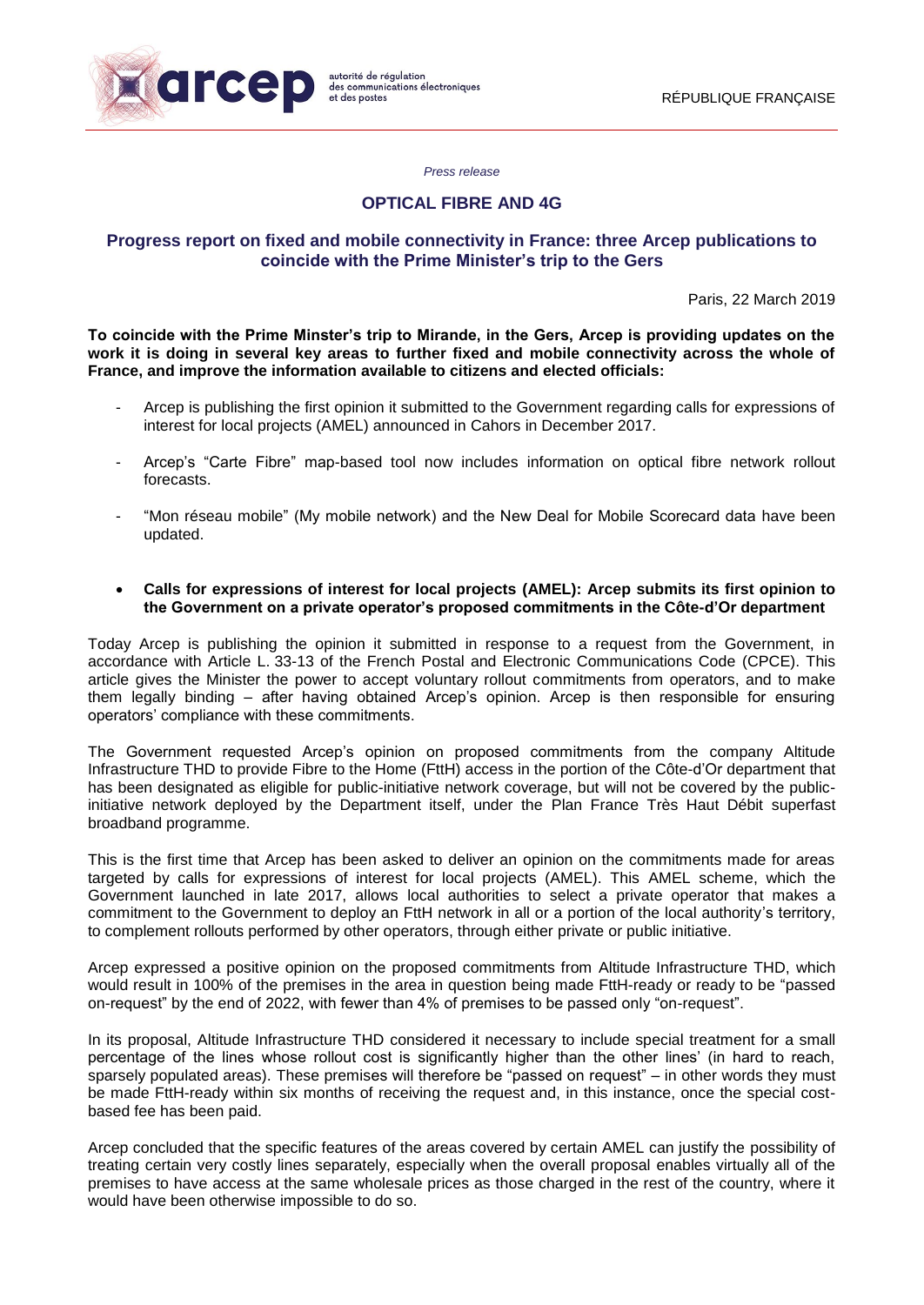Should the Minister accept the proposed commitments, Arcep will be very careful to ensure that they are achieved.

 **Arcep adds even more features to its "Carte Fibre" map-based site that allows users to view not only completed fibre rollouts, but upcoming ones as well**

Arcep created a site for citizens and elected officials called cartefibre.arcep.fr. It is an interactive map-based tool that depicts the availability and speed of fibre access on different scales: by department and by municipality, and right down to the building-by-building level. It allows users to track the progress of FttH rollouts, and for public authorities to monitor the progress that operators are making on their rollout commitments in those parts of the country where the Government has issued a call for investment letters of intent (called "zones AMII" in French), and in areas targeted by calls for expressions of interest for local projects ("zones AMEL").

The "Carte fibre" map now has the added feature of providing forward-looking information on rollouts that have been scheduled but have not yet begun – based on information that Arcep has collected from operators, from local authorities in charge of public-initiative network rollout projects, and from France's Digital Agency. Citizens and elected officials can now obtain information on the timeline for future optical fibre rollouts in the municipality where they live or work.



The site will be enhanced and updated periodically, as information is received from project owners. At the same time, Arcep is working on a tool for providing detailed information on fixed network coverage for all technologies combined, on an individual address level.

## **Arcep updates the data in its New Deal for Mobile and "Mon réseau mobile" data-driven regulation tools**

In January 2018, Arcep and the French Government announced operators' commitments for accelerating the pace of regional mobile coverage. These commitments were written into the terms of operators' frequency licences in July 2018, to make them legally binding and transform them into obligations. In addition, on 15 November 2018 Arcep adopted a decision on the results of the frequency allocation procedure for the 900 MHz, 1800 MHz and 2.1 GHz bands, along with four decisions on frequency allocations to Bouygues Telecom, Free Mobile, Orange and SFR.

| <b>10100011, 11001100110, 01a11go and 01 11.</b> |                                                        |                     |
|--------------------------------------------------|--------------------------------------------------------|---------------------|
| <b>Press liaison</b>                             | <b>Follow Arcep</b>                                    | <b>Subscribe</b>    |
| Jean-Francois Hernandez                          | () www.arcep.fr                                        | <b>RSS</b> feed     |
| hernandez@arcep.fr                               | $\blacktriangleright$ @Arcep $\boldsymbol{f}$ Facebook | E-Newsletter        |
| Tel.: 01 40 47 70 33                             | ш<br><b>LinkedIn Dailymotion</b>                       | <b>Mailing list</b> |